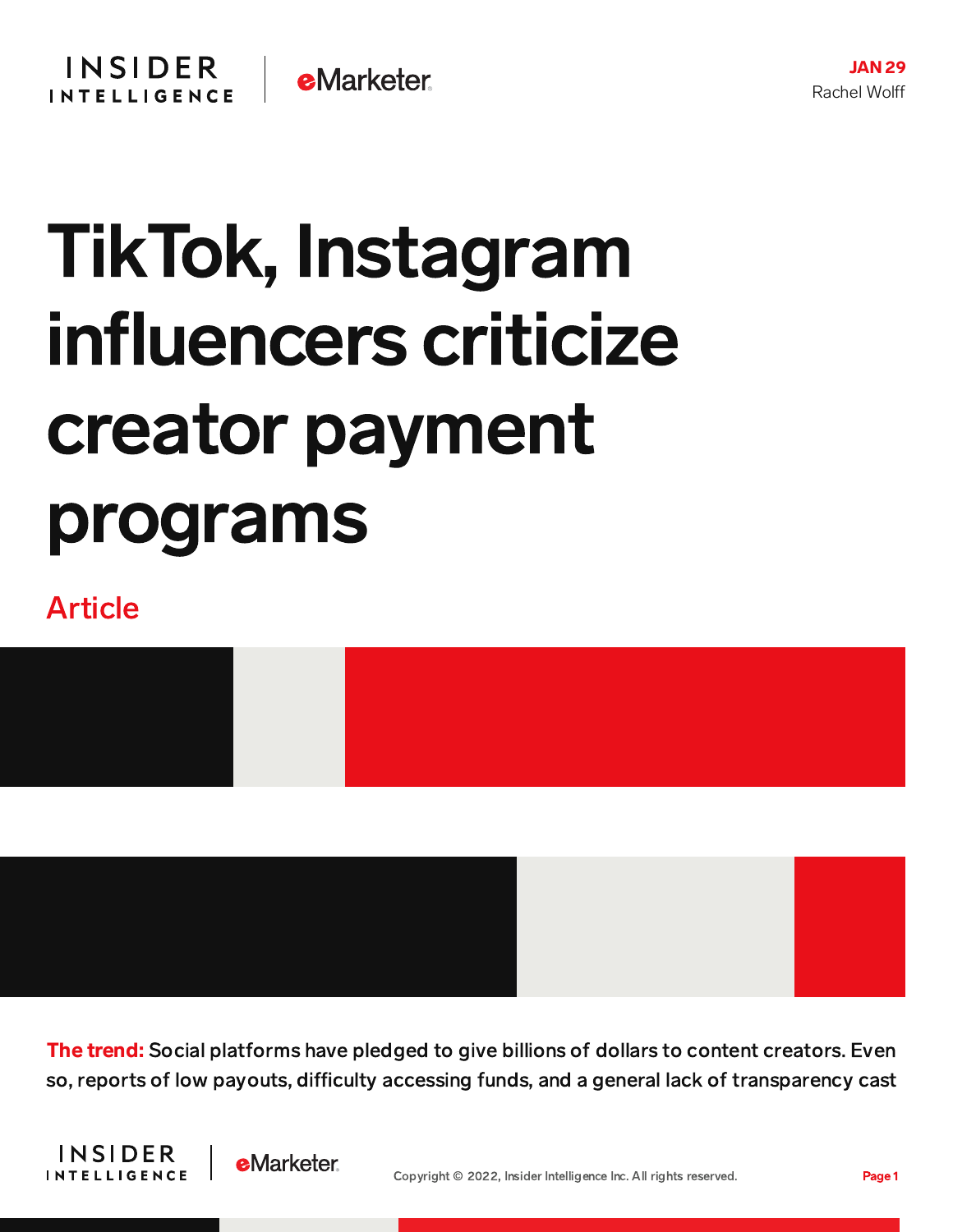doubt on how effective these programs really are.

More on this: Meta, TikTok, YouTube, and Snap each have dedicated funds for paying creators as incentives to stay on their platforms.

- Meta [said](https://about.fb.com/news/2021/07/investing-1-billion-dollars-in-creators/) it would invest over \$1 billion "in programs that give creators new ways to earn money for the content they create on Facebook and Instagram" by the end of this year. But it is [unclear](https://www.adweek.com/media/creators-dont-know-how-to-access-instagram-fund/) what qualifications are needed to access the fund, as well as how creators are supposed to get paid.
- When TikTok [launched](https://www.theverge.com/2020/8/10/21362060/tiktok-creators-fund-recipients-david-dobrik-brittany-tomlinson-youtube-adsense) its fund in 2020, it earmarked \$200 million to be paid out to creators with follower and view counts above a certain threshold. The platform now [says](https://www.theinformation.com/articles/tiktok-creators-air-grievance-over-fund-payouts?rc=2ahtrk) it will pay out \$1 billion by mid-2023.
- The [YouTube](https://blog.youtube/news-and-events/introducing-youtube-shorts-fund/) Shorts Fund was started in 2021 to distribute \$100 million to Shorts makers throughout 2021 and 2022. Like Meta, YouTube [does](https://support.google.com/youtube/answer/10923658?hl=en#zippy=,how-do-i-qualify-for-the-shorts-fund) not disclose the requirements for receiving a payout, and the pay structure is opaque.
- In 2021, Snap [paid](https://techcrunch.com/2021/12/14/snap-paid-250-million-to-creators-on-its-tiktok-clone-this-year/) out \$250 million to creators on its TikTok look-alike Spotlight, at one point paying out \$1 million a day—although it later [changed](https://variety.com/2021/digital/news/snapchat-spotlight-copycat-content-spiegel-1235071625/) the terms for payment in an effort to diversify the types of content on offer.

**Rising discontent:** Recently, TikTok creators have gotten vocal about their frustrations with the platform's creator program, namely low payouts (especially when compared with payments from other platforms) and an opaque payment structure.

- YouTube's highest paid content creator, MrBeast, **[earned](https://www.forbes.com/sites/abrambrown/2022/01/14/the-highest-paid-youtube-stars-mrbeast-jake-paul-and-markiplier-score-massive-paydays/?sh=356b98061aa7) \$54 million last year but only** \$15,000 from the TikTok fund, despite having over 32 million followers on the platform.
- Unlike YouTube, TikTok doesn't have a revenue-sharing agreement with its creators, which partly explains why people are seeing much lower payouts. For a platform that relies heavily on user-generated content to drive views and ad revenue, it would be bad business to alienate creators, and with Meta, YouTube, and Snap looking for any opportunity to poach talent away from TikTok, the company can't afford to make any missteps.

Looking ahead: Creator funds were intended to be an incentive, not a primary revenue stream. But they have ended up raising questions about just how much platforms owe to creators, particularly when those creators are responsible for keeping users engaged.

**INSIDER** 

**INTELLIGENCE** 

**e**Marketer